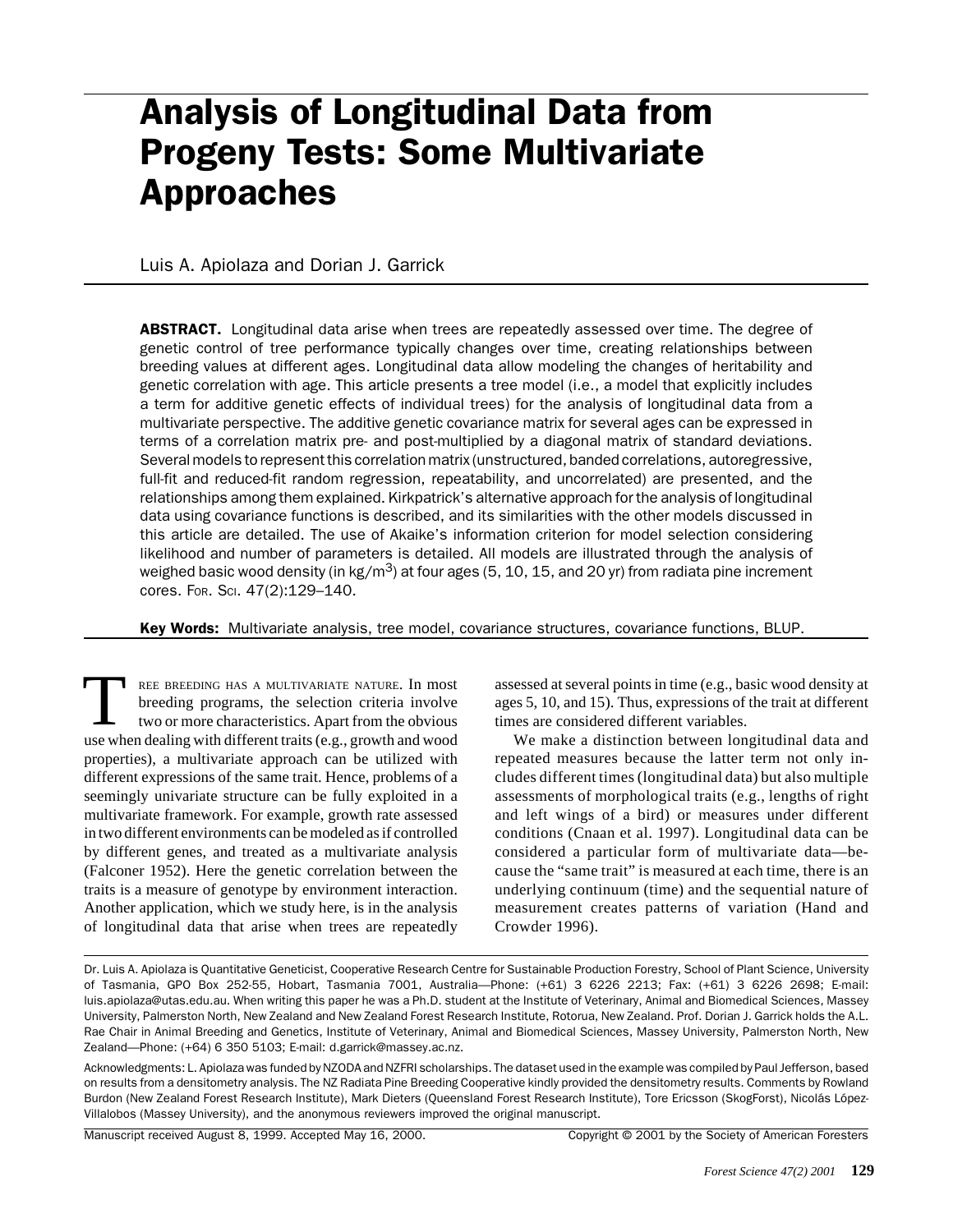Longitudinal data allow modeling the changes of heritability and genetic correlations with age. Therefore, data from multiple assessments may be integrated in the prediction of breeding values and this allows the evaluation time for early selection to be optimized (Burdon 1989). Longitudinal data are a frequent feature of tree breeding programs; however, their analysis has often been reduced to a univariate approach. There are examples of multivariate modeling of longitudinal data in forest mensuration (e.g., Gregoire et al. 1995). Multivariate applications in tree breeding are scarce and have typically considered only a full unstructured approach (e.g., Wei and Borralho 1998). The only exception we are aware of is Magnussen and Kremer (1993), fitting growth models to individual trees and Apiolaza et al. (2000), comparing different parameterizations of the additive genetic covariance matrices. Although the use of best unbiased linear prediction and tree models (Henderson 1984) is increasingly popular (e.g., Borralho 1995), there is no unified presentation of its theoretical background and the link between univariate and multivariate analyses in a tree breeding context. Furthermore, simple models like covariance functions, well known in evolutionary genetics and animal breeding, have received little attention in tree breeding, and their relationship with multivariate analysis has not yet been discussed.

This article provides a unified presentation of multivariate analysis with longitudinal data from progeny trials (i.e., with a genetic structure) using a tree model. A univariate tree model is detailed and then extended to multivariate form. We explain the concept of covariance structures and show the relationships among these structures and the corresponding predicted breeding values. Several statistical models to deal with covariance structures are specified, the relationship between full multivariate analysis and random regression models is demonstrated, and model selection techniques are presented. An alternative approach, covariance functions, is also discussed. An example is developed comparing the different models.

### Univariate Analysis

In a typical univariate analysis the scalar phenotypic  $\omega$  observation  $y_i$  on individual *i* is expressed in the so-called tree model (see Borralho 1995) as a function of fixed effects, additive genetic value of the tree  $(a_i)$  and a residual effect  $(e_i)$ :

$$
y_i = \mathbf{x}_i' \mathbf{b} + a_i + e_i \tag{1}
$$

where **y** is a vector of observations on one trait,  $\mathbf{b} = [b_1, b_2, \dots]$  $b_f$ ]' is the vector of fixed effects (e.g., overall mean, site, etc.) and  $\mathbf{x}_i' = [1 \dots]$  is a row vector containing 1's and 0's linking observations to the fixed effects. This notation is for the observation of a single individual. Considering all *N* trees under analysis, and extending the matrix notation, Equation (1) becomes:

$$
y = X b + Z a + e \tag{2}
$$

where **b** is the vector of fixed effects (as defined before),  $\mathbf{a} = [a_1 a_2 ... a_N]'$  is the vector of random additive genetic values, and  $\mathbf{e} = [e_1 \ e_2 \ ... \ e_N]^T$  is the vector of random residuals. The incidence matrices **X** (obtained by stacking

$$
E[y] = X b
$$
  
Var[**a**] = **G** = **A**<sub>N</sub> $\sigma_a^2$ , Var[**e**] = **R** = **I** $\sigma_e^2$   
and Var[y] = ZGZ' + **R** (3)

where  $\mathbf{A}_N$  is the numerator relationship matrix, which describes the additive genetic relationship among individuals (see Mrode 1996, Chapter 2, for a detailed explanation). In addition, **I** is an identity matrix,  $\sigma_a^2$  is the additive genetic variance, and  $\sigma_e^2$  is the error variance. Random effects **a** and **e** are assumed to be uncorrelated.

The analysis of progeny tests normally involves two steps: first the estimation of variance components and second the prediction of breeding values for the individuals, using the variance components estimated in the first step. Restricted maximum likelihood (REML, Patterson and Thompson 1971) is being increasingly used for variance components estimation in tree breeding (e.g., Huber et al. 1994, Dieters et al. 1995), although there are now a few applications with a Bayesian approach using Monte Carlo Markov Chains (e.g., Soria et al. 1997).

Assuming that **y**, **a**, and **e** follow a multivariate normal distribution, and provided **G** and **R** are positive definite, best linear unbiased predictions (BLUP), (Henderson 1984) of the breeding values of the individuals are calculated using Henderson's mixed model equations (Henderson 1984):

$$
\begin{bmatrix} X'R^{-1}X & X'R^{-1}Z \\ Z'R^{-1}X & Z'R^{-1}Z+G^{-1} \end{bmatrix} \begin{bmatrix} b \\ a \end{bmatrix} = \begin{bmatrix} X'R^{-1}y \\ Z'R^{-1}y \end{bmatrix}
$$
 (4)

where **G** and **R** are functions of  $\sigma_a^2$  and  $\sigma_e^2$  respectively [see Equation (3)]. In practice, estimates **G**ˆ and **R**ˆ are used in place of unknown parameters, so the predicted breeding values are in fact approximations of BLUP.

To obtain REML estimates of variance components the log-likelihood (Log L) function is maximized with respect to  $\sigma_a^2$  and  $\sigma_e^2$ , subject to the constraints that these parameters are within the parameter space (i.e., nonnegative and less or equal to the total phenotypic variance):

$$
Log L =
$$
  
-1/2 [con + log | G | + log | R | + log | C | +y'Py] (5)

where *con* is a constant, **G** and **R** are as from Equation (3), **C** is the coefficient matrix of Equation (4), **P** is the projection matrix  $V^{-1} - V^{-1} X (X' V^{-1} X)^{-1} X' V^{-1}$ , and  $(X' V^{-1} X)^{-1}$  represents a generalized inverse of  $(X'V^{-1}X)$ . The matrix **P** absorbs the fixed effects and accounts for information about **V**.

## Multivariate Analysis

The steps involved in a multivariate analysis are similar to the univariate case. Consider now a vector  $y_i = [y_{i1} \, y_{i2} \, \dots]$ y*im*]′ representing *m* observations (either different traits or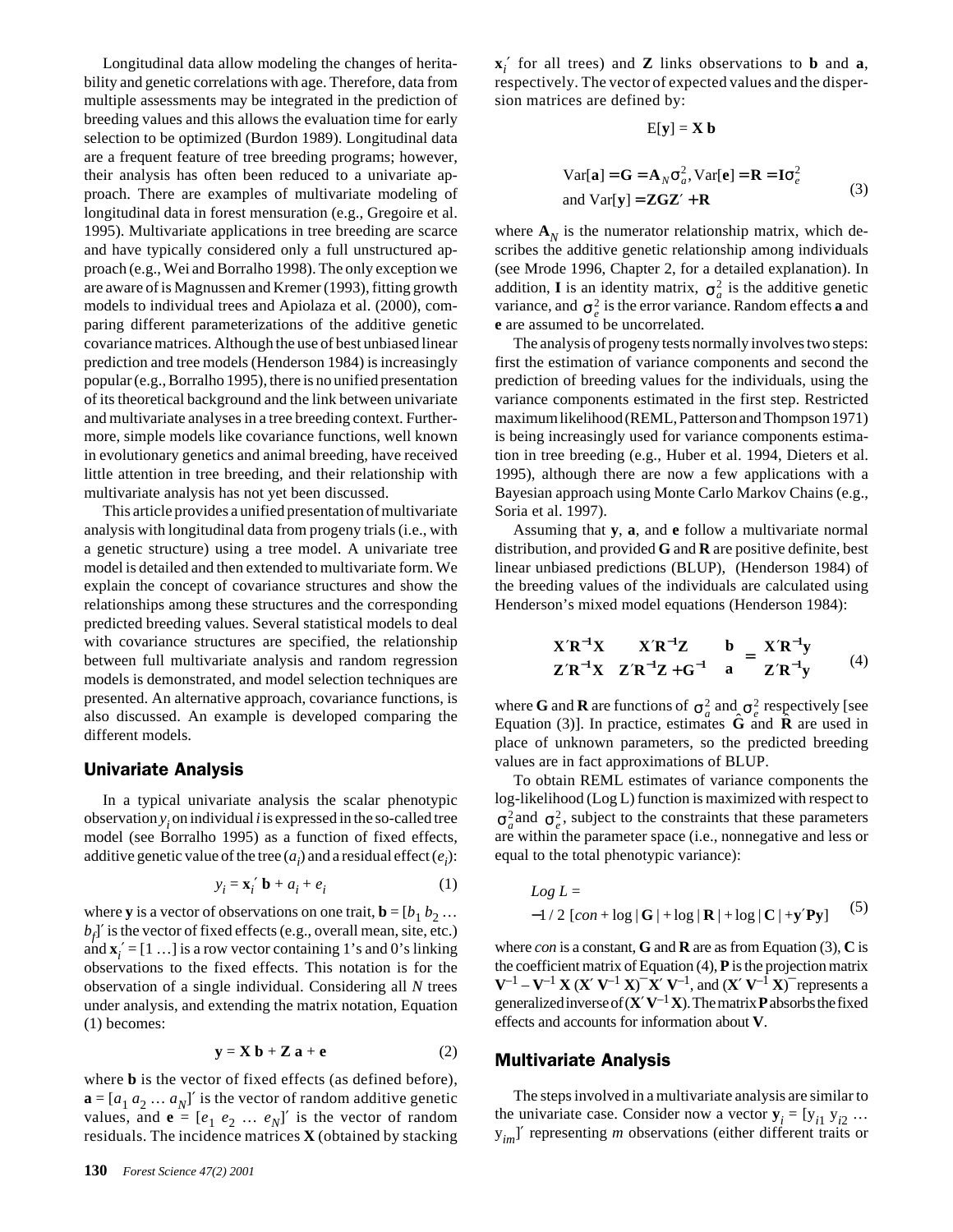repeated measurements) on individual *i*. This vector of phenotypic observations can be expressed in terms of genetic and environmental components using:

$$
\mathbf{y}_i = \mathbf{X}_i \mathbf{b} + \mathbf{Z}_i \mathbf{a}_i + \mathbf{e}_i
$$
 (6)

where  $\mathbf{b} = [\mathbf{b'}_{\text{trait1}} \; \mathbf{b'}_{\text{trait2}} \; \dots \; \mathbf{b'}_{\text{traitm}}]'$  is the vector of fixed effects (which can be different for each trait),  $\mathbf{a}_i = [a_{i1} a_{i2} \dots]$  $a_{im}$ ] ' is the vector of random additive genetic effects and  $e_i$  $[e_{i1} \, e_{i2} \, \ldots \, e_{im}]'$  is the vector of random residuals. The incidence matrices have the same function as in the univariate case, and  $\mathbf{X}_i$  and  $\mathbf{Z}_i$  have one row for each observation in  $\mathbf{y}_i$ . Note the use of matrix notation for additive genetic effects and residuals already at the individual level, and the similarity to Equation (2) (but for the subscript *i*).

The expected value and dispersion for a noninbred individual are defined by:

$$
E[\mathbf{y}_i] = \mathbf{X}_i \mathbf{b}
$$

$$
Var[\mathbf{a}_i] = \mathbf{G}_0, Var[\mathbf{e}_i] = \mathbf{R}_0
$$
  
and  

$$
Var[\mathbf{y}_i] = \mathbf{Z}_i \mathbf{G}_0 \mathbf{Z}_i' + \mathbf{R}_0
$$
 (7)

In the multivariate approach,  $\mathbf{G}_0$  and  $\mathbf{R}_0$  represent the  $m \times m$ additive genetic and residuals covariance matrices between the observations, respectively. Their typical elements for traits (or measurements) *j* and *k* are  $\sigma_{a_{ik}}$  and  $\sigma_{e_{ik}}$ . Again, random effects  $a_i$  and  $e_i$  are assumed uncorrelated. This model can be easily expanded to include more random effects such as block and plot effects (see, for example, Apiolaza et al. 2000).

This multiple-trait model for one individual is extended to the *N* individuals in the progeny test using Equation (2), but now  $\mathbf{y} = [\mathbf{y}_1' \mathbf{y}_2' \dots \mathbf{y}_N']'$ ,  $\mathbf{a} = [\mathbf{a}_1' \mathbf{a}_2' \dots \mathbf{a}_N']'$  and  $\mathbf{e} = [\mathbf{e}_1' \mathbf{e}_2']$ ...  $\mathbf{e}_N'$ ]'. In addition,  $\mathbf{X} = [\mathbf{X}_1' \mathbf{X}_2' \dots \mathbf{X}_N']'$  and  $\mathbf{Z} = \sum_{\oplus} \mathbf{Z}_i$ , where  $\Sigma_{\oplus}$  represents direct sum operation. Consequently, **G**  $=$  **A**<sub>*N*</sub>⊗G<sub>0</sub> and  $\mathbf{R} = \sum_{\oplus} \mathbf{R}_i$ , where ⊗ denotes direct product [see Appendix 1 and Searle 1982 (Chapter 10) for a detailed description of  $\Sigma_{\oplus}$  and ⊗ operations] and  $\mathbf{R}_i$  is the residual covariance matrix for each individual. Hence, the expected value and dispersion matrices are:

$$
E[y] = X b
$$

$$
Var[\mathbf{a}] = \mathbf{G} = \mathbf{A}_N \otimes \mathbf{G}_0, Var[\mathbf{e}] = \mathbf{R} = \sum_{\oplus} \mathbf{R}_i
$$
  
and  

$$
Var[\mathbf{y}] = \mathbf{Z} \mathbf{G} \mathbf{Z}' + \mathbf{R}
$$
 (8)

Once the model is defined, the analysis of the multivariate expression of Equations (4) and (5) is developed in ways similar to the univariate estimation of variance parameters and to predict breeding values.

# Analysis of Longitudinal Data: Covariance Structures

The use of multivariate models with unstructured covariance matrices (i.e., not assuming any patterns) for the analysis of *m* repeated measurements is an appropriate, but not necessarily the best, option. Each of these covariance matrices involves the estimation of  $m(m + 1)/2$  covariance components. In comparison to a univariate analysis, the amount of data on each subject increases by *m*, but the number of covariance parameters to estimate increases by  $m(m + 1)/2$ . Therefore the information available to estimate each parameter is in some sense reduced, as may be the "quality" of the estimates. Modeling the covariance structures reduces the number of parameters to estimate and can provide explanation for patterns of observed correlation among the longitudinal data.

Covariance matrices (**M**) can generally be expressed as a symmetric correlation matrix  $(C)$  with typical element  $r_{ik}$ pre- and post-multiplied by a diagonal matrix (**S**) containing the square root of the variance components for each trait (measure). Hence:

$$
\mathbf{M} = \mathbf{S} \mathbf{C} \mathbf{S} \tag{9}
$$

$$
\mathbf{S} = \begin{bmatrix} \sigma_1 & 0 & \cdots & 0 \\ 0 & \sigma_2 & \cdots & 0 \\ \vdots & \vdots & \ddots & \vdots \\ 0 & 0 & \cdots & \sigma_m \end{bmatrix} \text{ and } \mathbf{C} = \begin{bmatrix} 1 & r_{12} & \cdots & r_{1m} \\ r_{21} & 1 & \cdots & r_{2m} \\ \vdots & \vdots & \ddots & \vdots \\ r_{m1} & r_{m2} & \cdots & 1 \end{bmatrix} (10)
$$

This notation simplifies the explanation of the structures used for modeling the covariance matrices. We typically allow heterogeneous variances in time, so **S** is a diagonal matrix with all diagonal elements different. In case of stable processes, or stabilized through transformation to a homogeneous variance,  $S = I \sigma$ , a diagonal with identical elements. Below we provide a list of some common, but not exhaustive, structures for **C**, where scalars denoted with different letters represent different correlations. Each structure is followed by the relationship between successive predicted breeding values. While structures can be applied to **G** and **R**, in this article we emphasize modeling the additive genetic covariance matrix, while keeping the residuals matrix unstructured. The only exceptions are the repeatability and uncorrelated models. All examples consider four measurements.

#### *Unstructured (US)*

The unstructured model can be expressed as  $M = S C_{US} S$ , where  $C_{\text{US}}$  have no restrictions except for being positive definite and with elements between –1 and 1. This is the choice when working with different variables. Its main problem with longitudinal data is the risk of overparameterization, with poorly estimated parameters and maybe unnecessary computational requirements.

$$
\mathbf{C}_{US} = \begin{bmatrix} 1 & a & b & c \\ a & 1 & d & e \\ b & d & 1 & f \\ c & e & f & 1 \end{bmatrix}
$$
 (11)

The breeding value of individual *i* observed at time *j*  $(a_{ij})$  is a function of genes involved in expression at time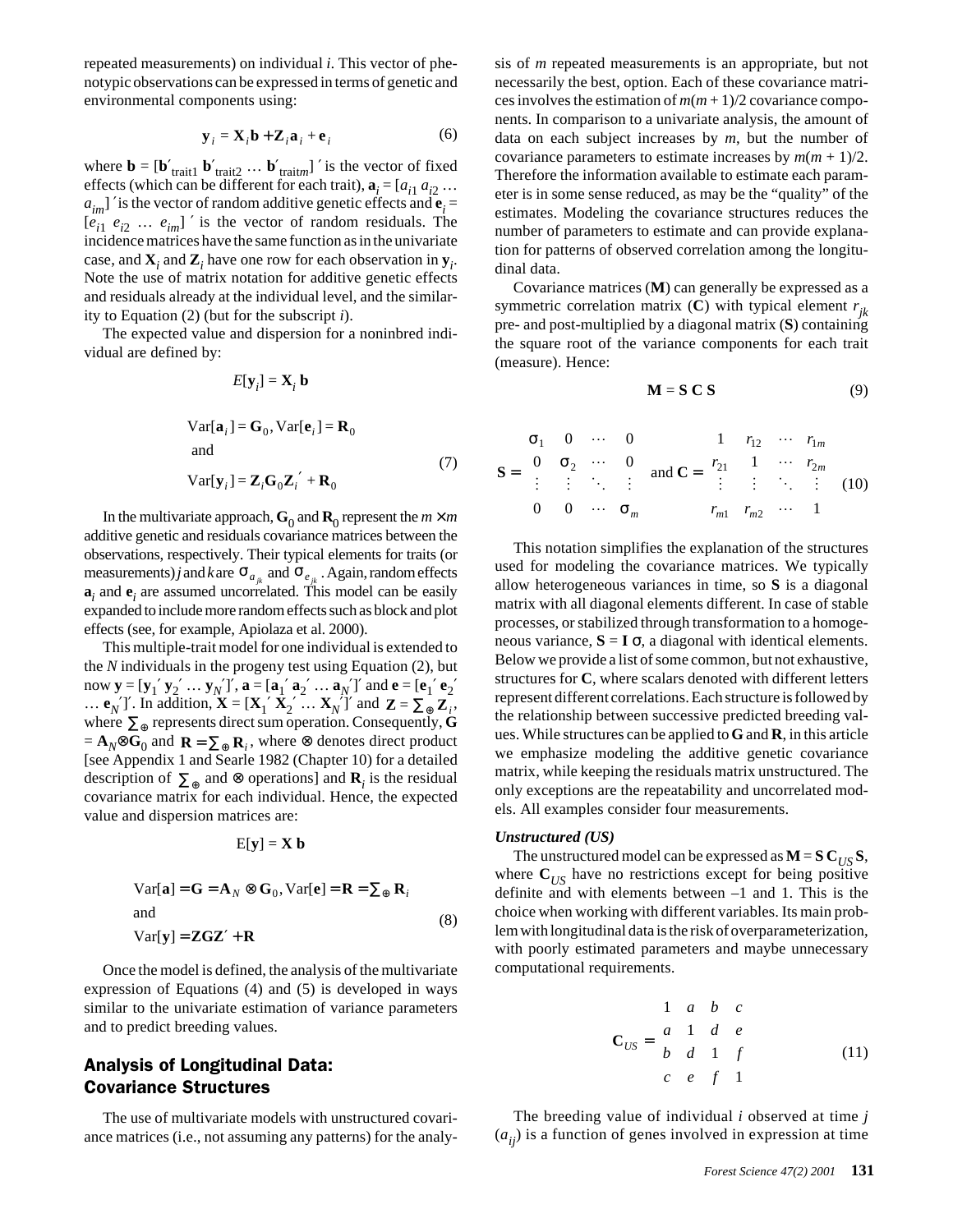$j - k$  ( $a_{i,i-k}$ ) plus the effect of genes acting in the new measurement (α*<sup>j</sup>* ), which are considered independent of the past measurement:

$$
a_{ij} = \rho_{jk} a_{i j-k} + \alpha_j \tag{12}
$$

where  $\rho_{ik}$  is the additive genetic correlation between measures *j* and *k*, and  $j - k \ge 0$ .

#### *Banded Correlations (BC)*

The banded correlations model accommodates the existence of identical correlations for measurements with the same time between expressions (lag). Thus  $M = S C_{BC} S$ , with  $\{a, d, f\} \rightarrow g$ ,  $\{b, e\} \rightarrow h$ , and  $\{c\} \rightarrow i$  respectively from Equation (11)  $(C_{US})$ . If the lag between all measures is the same, the correlation matrix presents bands with the same value [see Equation (13)].

$$
\mathbf{C}_{BC} = \begin{bmatrix} 1 & g & h & i \\ g & 1 & g & h \\ h & g & 1 & g \\ i & h & g & 1 \end{bmatrix}
$$
 (13)

The relationship between successive breeding values is similar to Equation (12), but  $\rho$  is the same for all observations separated by a lag *k*:

$$
a_{ij} = \rho_k a_{i,j-k} + \alpha_j \tag{14}
$$

This assumption may not be applicable across different growth stages, where development in 1 yr of, say, early growth can be very different from that of 1 yr in mature growth (due to ontogenetic effects).

#### *Autoregressive (AR)*

Rather than using a different correlation for each lag, the autoregressive model postulates a mechanism where the correlation between measurements j and k is  $r^{j-k}$ . In this model  $M = S C_{AR} S$ , further reducing to 1 the number of covariances to estimate.

$$
\mathbf{C}_{AR} = \begin{bmatrix} 1 & a^{|t_2 - t_1|} & a^{|t_3 - t_1|} & a^{|t_4 - t_1|} \\ a^{|t_2 - t_1|} & 1 & a^{|t_3 - t_2|} & a^{|t_4 - t_2|} \\ a^{|t_3 - t_1|} & a^{|t_3 - t_2|} & 1 & a^{|t_4 - t_3|} \\ a^{|t_4 - t_1|} & a^{|t_4 - t_2|} & a^{|t_4 - t_3|} & 1 \end{bmatrix}
$$
(15)

Again, the breeding value of individual *i* observed on time  $j(a_{ij})$  is a function of genes acting at time  $j-1(a_{i,i-1})$  plus genes acting on the new measurement  $(\alpha_j)$ :

$$
a_{ij} = \rho a_{ij-1} + \alpha_j \tag{16}
$$

if the correlation  $(\rho)$  is a function of a unique value and the lag between the measurements, the relationship between successive breeding values for individual *i* is:

$$
a_{ij-1} = \rho a_{ij-2} + \alpha_{j-1}
$$
  
\n
$$
a_{ij-2} = \rho a_{ij-3} + \alpha_{j-2}
$$
  
\n
$$
\vdots
$$
  
\n
$$
a_{ij-k+1} = \rho a_{ij-k} + \alpha_{j-k+1}
$$
\n(17)

and substituting every breeding value of Equation (17) in the preceding one we obtain:

$$
a_{ij} = \rho^{|j-k|} a_{ij-k} + \alpha_j' \tag{18}
$$

where  $\alpha_j'$  represents genes acting on measurement *j* plus a series of lag effects from previous innovation terms.

The autoregression coefficient can have a power formulation as  $\rho = e^{-k \log}$  (Diggle 1988) allowing for analysis with unequally spaced observations. This model is appropriate for smooth changes of genetic correlations with time, and the presence of smaller correlations at the initial stages of a trial can sometimes be modeled changing the units of the time scale (e.g., to natural logarithm or square root). A generalization of the autoregressive model is *ante-dependence*, where the breeding value is a function of *n* previous breeding values (Gabriel 1962).

#### *Repeatability (RE)*

This model considers longitudinal data as expressions of the same trait (under control of the same genes); that is, a genetic correlation of 1 is assumed, with homogeneous heritability on time, and equal environmental correlation between all pairs of records. Thus,  $G_0 = \sigma_a^2 J$  and  $\mathbf{R}_0 = \sigma_e^2(\mathbf{I} + \rho \mathbf{J})$ , where **J** is a square matrix with all elements equal to 1 and  $p/(1 + p)$  is the correlation between residuals. Therefore  $\mathbf{M} = \mathbf{S} \mathbf{C}_{RE} \mathbf{S}$ , with  $\mathbf{S} = \mathbf{I} \sigma_a$  and  $\mathbf{C}_{RE} = \mathbf{J}$ .

$$
\mathbf{C}_{RE} = \begin{bmatrix} 1 & 1 & 1 & 1 \\ 1 & 1 & 1 & 1 \\ 1 & 1 & 1 & 1 \\ 1 & 1 & 1 & 1 \end{bmatrix}
$$
(19)

As all rows are identical,  $\mathbf{G}_0$  is singular, impeding the use of mixed model equations [Equation (4)] in its normal form. A solution for this problem is the regularly used alternative "univariate" representation of the model:

$$
\mathbf{y} = \mathbf{X} \, \mathbf{b} + \mathbf{Z} \, \mathbf{a} + \mathbf{W} \, \mathbf{h} + \mathbf{e} \tag{20}
$$

that is, an extension of Equation (2) (univariate analysis) where  $\mathbf{h} = [h_1 \ h_2 \ ... \ h_N]'$  is a vector of "permanent environmental effects," which takes into account the residual covariance between measurements, and **W** an incidence matrix. Additive genetic variance  $(G = A_N \sigma_a^2)$  and residuals variance  $({\bf R} = I\sigma_e^2)$  are like in the univariate case, while phenotypic variance now includes permanent environment variance:

$$
E[y] = X b
$$

$$
Var[\mathbf{h}] = \mathbf{H} = \mathbf{I}\sigma_h^2 \text{ and } Var[\mathbf{y}] = \mathbf{Z} \mathbf{G} \mathbf{Z}' + \mathbf{W} \mathbf{H} \mathbf{W}' + \mathbf{R} \quad (21)
$$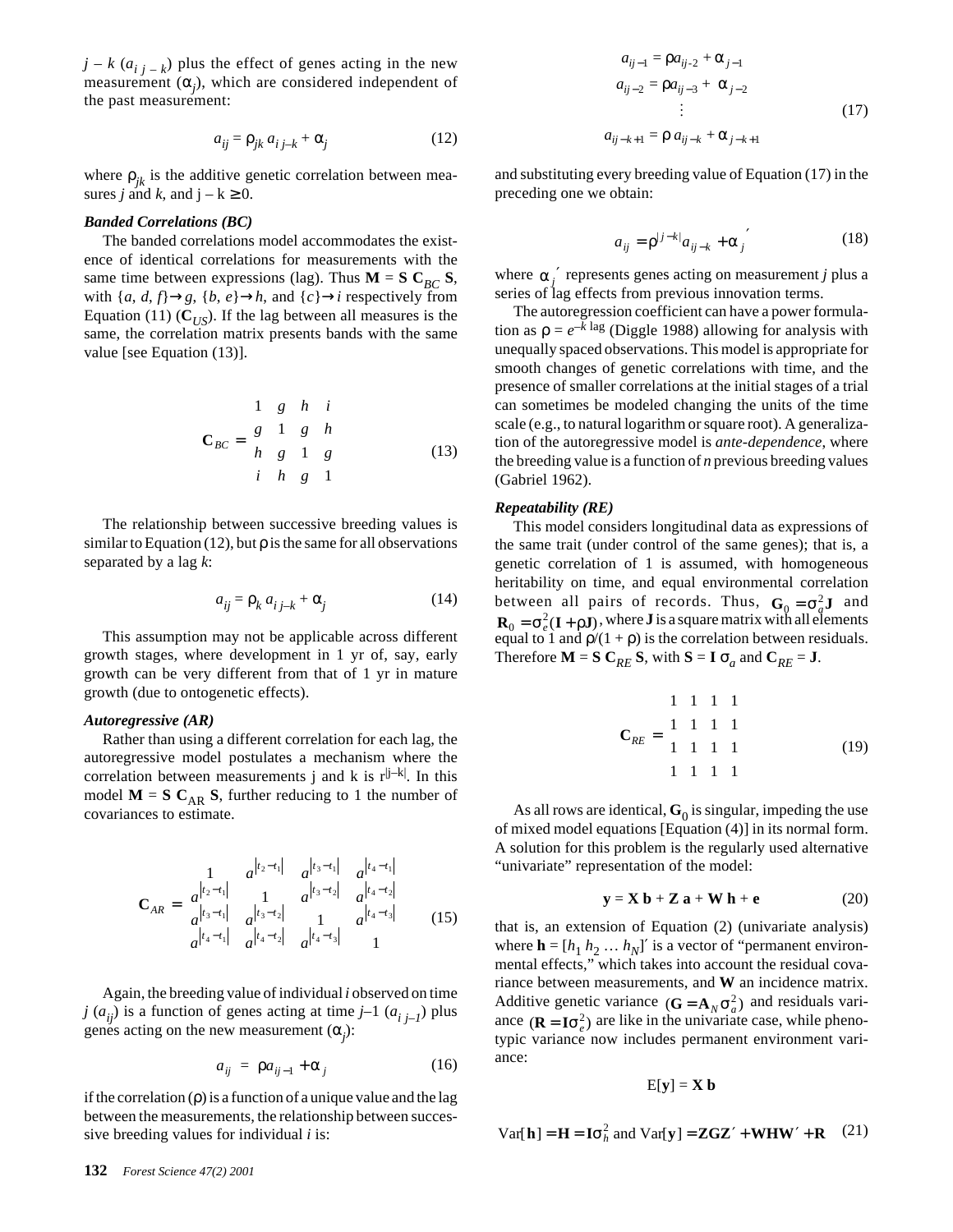A common problem is scale difference between measures. However, this difference may be avoided using a transformation for stabilizing variance (e.g., logarithmic, Box-Cox, etc.). Nevertheless, with tree breeding experiments spanning several years (even decades), the equal correlation assumptions are sometimes naïve. In spite of this, the RE model could be useful for some short-term experiments.

#### *Uncorrelated (UC)*

The uncorrelated model assumes that there is no genetic and no residual association between successive observations. Thus  $M = S C_{UC} S$ , where  $C_{UC} = I$ , an identity matrix. This is equivalent to univariate analysis by age, allowing the calculation of heritabilities but not of correlations between measures.

$$
\mathbf{C}_{UC} = \begin{bmatrix} 1 & 0 & 0 & 0 \\ 0 & 1 & 0 & 0 \\ 0 & 0 & 1 & 0 \\ 0 & 0 & 0 & 1 \end{bmatrix}
$$
 (22)

This model may be adequate when all trees are measured at all times, but it is not appropriate in the presence of selection (thinnings, mortality, etc.) whereby remaining individuals are a selected sample based on performance at earlier ages.

#### *Random Regressions (RRf and RRr)*

The phenotypic trajectory of a trait (dependent on time) can be expressed through a mathematical function tractable in a mixed linear model framework, for example, using polynomial regression, growth models, or cubic splines. A general representation for the measurements of individual *i* might be:

$$
\mathbf{y}_i = \mathbf{f_b(t)} + \mathbf{f_a}_i(t) + \mathbf{f_{e_i}(t)} + \mathbf{\varepsilon}_i
$$
 (23)

where  $f_{\bf b}({\bf t})$ ,  $f_{{\bf a}_i}({\bf t})$  and  $f_{{\bf e}_i}({\bf t})$  represent possibly different functions modeling fixed effects, additive genetic effects and residuals respectively; and ε*<sup>i</sup>* is an error term. Functions can be applied to all components of the phenotype (e.g., fixed effects, tree, and residuals) or to specific elements (e.g., tree only). Again, the emphasis is on modeling the additive genetic covariance matrix (**G**), with random regressions used for **a***<sup>i</sup>* while other terms are considered unstructured and the subindex for  $f(\mathbf{t})$  is dropped. If  $\mathbf{a}_i = f(\mathbf{t})$  with **t** a vector of times, rather than estimating one breeding value for each assessment, the coefficients of a function that models the trajectory are estimated. Consider, for purposes of illustration, an orthogonal polynomial function to model the breeding value of individual *i* on time *j*  $(a_{ij})$ :

$$
a_{ij}=f(t_j)=\lambda_{0i}z_{0j}+\lambda_{1i}z_{1j}+\lambda_{2i}z_{2j}+\ldots+\lambda_{ni}z_{nj}\;\;(24)
$$

where  $\lambda_{ki}$  are the random regression coefficients,  $z_{ki}$  is the *k*th orthogonal polynomial evaluated at age *j*, and  $n \le m-1$ . Thus, all breeding values of individual *i* can be represented as:

$$
\mathbf{a}_i = f(\mathbf{t}) = \mathbf{Q}_i \lambda_i \tag{25}
$$

where  $\lambda_i = [\lambda_{0i} \lambda_{1i} \dots \lambda_{ni}]'$  and  $\mathbf{Q}_i$  is an incidence matrix of form:

$$
Q_{i} = \begin{bmatrix} z_{01} & z_{11} & \cdots & z_{n1} \\ z_{02} & z_{12} & \cdots & z_{n2} \\ \vdots & \vdots & \ddots & \vdots \\ z_{0m} & z_{1m} & \cdots & z_{nm} \end{bmatrix}
$$
 (26)

Therefore, Equation (6) can be represented as:

$$
\mathbf{y}_i = \mathbf{X}_i \mathbf{b} + \mathbf{Q}_i \lambda_i + \mathbf{e}_i \tag{27}
$$

with

$$
Var[\mathbf{Q}_i \lambda_i] = \mathbf{Q}_i \Lambda_0 \mathbf{Q}_i' \tag{28}
$$

where  $\Lambda_0$  is the covariance matrix of the random coefficients (λ*<sup>i</sup>* ). Because different regression coefficients are calculated for every individual (and these coefficients are considered as random effects), this model is called the "random regressions model." When the polynomial is of maximum degree  $(m - 1)$ , there is a full fit  $(RRf)$ , that is, the function  $f(t)$  goes through all the points/measurements. In this case, the estimates using  $f(t)$  are equivalent to those using a full multivariate approach (see below). A polynomial of order lower than *m* – 1 generates a reduced fit (*RRr*) and, in fact, is smoothing the covariance matrix.

Including polynomials evaluated at additional ages in **Q***<sup>i</sup>* , within the age range used to generate the function, interpolates the appropriate covariances. Extrapolating covariances outside the range used for constructing the function is possible; however, there are no provisions in the method to ensure reliable prediction of the covariances.

Further details of these models can be found in Laird and Ware (1982, RR); Quaas et al. (1984 p. 34, RE); Jennrich and Schluchter (1986, US, BC, AR, RR, and UC); Louis (1988, RR); Diggle et al. (1994, RR); Everitt (1995, RR); Hand and Crowder (1996, US, AR, and RR); and Cnaan et al. (1997, RR). Diggle et al. (1994, Chapter 5) and Hand and Crowder (1996, Chapter 6) provide an extensive treatment of the topic.

# Relationship Between Unstructured and Random Regression Models

Two linear models,  $m_1$  and  $m_2$ , are considered equivalent when their expected values and variances are identical (Henderson 1984, p. 6):

$$
E[m_1] = E[m_2]
$$
  
Var $[m_1]$  = Var $[m_2]$  (29)

The equivalency between the US and full fit RR models and the relationship between US and reduced fit RR models will be illustrated with an example. Suppose a progeny test was assessed four times (see Figure 1). We present a set of observations for a generic individual according to the model in 6 and 7. We have no particular interest in the fixed effects, which will be represented as  $X_i$  **b**.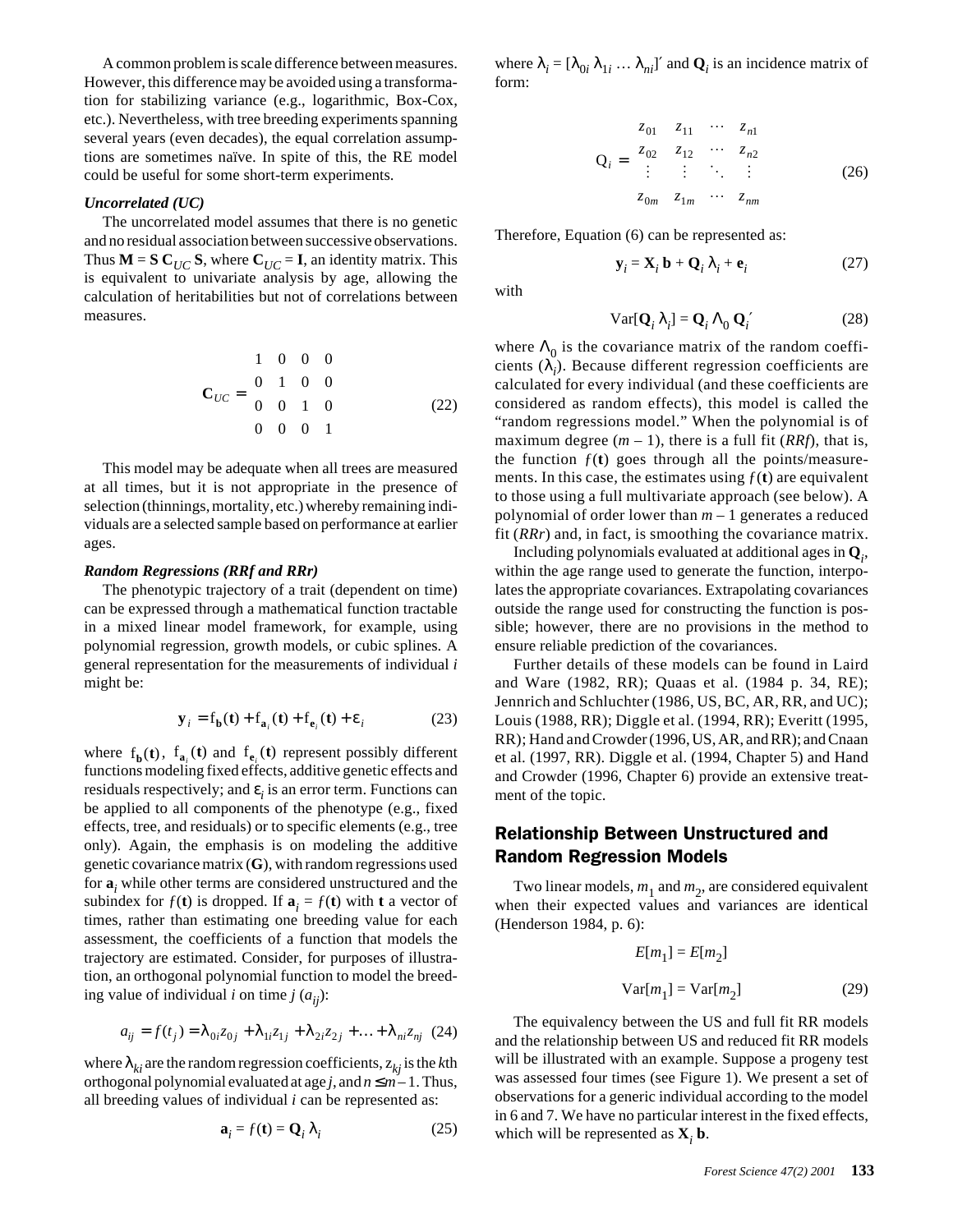

**Figure 1. Fitting four measurements using the Full-fit Random Regression model (RRf) from Equation (32) () and the Reducedfit Random Regression model (RRr) from Equation (34) (....). The error in estimating the additive genetic value for measurement 3, due to fitting a reduced model, is represented by**  $ε$ **<sub>***B***</sub>.** 

Using a US multivariate approach [i.e., model Equations (6) and (11), where  $\mathbf{a}_i$  is the vector of additive values at different measurements times], we get:

$$
\mathbf{y}_i = \mathbf{X}_i \mathbf{b} + \mathbf{Z}_i \mathbf{a}_i + \mathbf{e}_i
$$
, or

$$
\begin{bmatrix} y_{i1} \\ y_{i2} \\ y_{i3} \\ y_{i4} \end{bmatrix} = \mathbf{X}_i \mathbf{b} + \begin{bmatrix} 1 & 0 & 0 & 0 \\ 0 & 1 & 0 & 0 \\ 0 & 0 & 1 & 0 \\ 0 & 0 & 0 & 1 \end{bmatrix} \begin{bmatrix} a_{i1} \\ a_{i2} \\ a_{i3} \\ a_{i4} \end{bmatrix} + \begin{bmatrix} e_{i1} \\ e_{i2} \\ e_{i3} \\ e_{i4} \end{bmatrix}
$$
(30)

Using a full fit polynomial regression (*RRf*) [i.e., model Equation (27), where  $\lambda_i$  represents the regression coefficients, to model the additive genetic part] we have:

$$
\mathbf{y}_i = \mathbf{X}_i \mathbf{b} + \mathbf{Q}_i \lambda_i + \mathbf{e}_i
$$
, or

$$
\begin{bmatrix} y_{i1} \\ y_{i2} \\ y_{i3} \\ y_{i4} \end{bmatrix} = \mathbf{X}_{i} \mathbf{b} + \begin{bmatrix} z_{01} & z_{11} & z_{21} & z_{31} \\ z_{02} & z_{12} & z_{22} & z_{32} \\ z_{03} & z_{13} & z_{23} & z_{33} \\ z_{04} & z_{14} & z_{24} & z_{34} \end{bmatrix} \begin{bmatrix} \lambda_{0i} \\ \lambda_{1i} \\ \lambda_{2i} \\ \lambda_{3i} \end{bmatrix} + \begin{bmatrix} e_{i1} \\ e_{i2} \\ e_{i3} \\ e_{i4} \end{bmatrix} (31)
$$

Because a polynomial of degree *n* – 1 will pass through all *n* observations (Neter and Wasserman 1974, p. 276), the product  $\mathbf{Q}_i \lambda_i$  on Equation (31) is:

$$
\lambda_{0i}z_{01} + \lambda_{1i}z_{11} + \lambda_{2i}z_{21} + \lambda_{3i}z_{31} = a_{i1} \n\lambda_{0i}z_{02} + \lambda_{1i}z_{12} + \lambda_{2i}z_{22} + \lambda_{3i}z_{32} = a_{i2} \n\lambda_{0i}z_{03} + \lambda_{1i}z_{13} + \lambda_{2i}z_{23} + \lambda_{3i}z_{33} = a_{i3} \n\lambda_{0i}z_{04} + \lambda_{1i}z_{14} + \lambda_{2i}z_{24} + \lambda_{3i}z_{34} = a_{i4}
$$
\n(32)

that is also the result of the product  $\mathbf{Z}_i \, \mathbf{a}_i$  in Equation (30). If  $\mathbf{Z}_i \, \mathbf{a}_i$ , and  $\mathbf{Q}_i \, \lambda_i$  are identical, so are their variances. The expected values for both Equations (30) and (31) are  $X_i$  **b**. Thus,

#### $E[US] = E[RRf] = \mathbf{X}_i \mathbf{b}$

$$
Var[US] = Var[RRf] = \mathbf{Z}_i \mathbf{G}_0 \mathbf{Z}_i' + \mathbf{R}_0 = \mathbf{Q}_i \Lambda_0 \mathbf{Q}_i' + \mathbf{R}_0
$$
\n(33)

and the models are equivalent. Moreover, random regression coefficients can be estimated from the US model as  $\lambda_i = \mathbf{Q}_i^{-1} \mathbf{Z}_i \mathbf{a}_i = \mathbf{Q}_i^{-1} \mathbf{a}_i.$ 

Using a reduced fit, for example a quadratic polynomial (Figure 1), we have:

$$
\begin{bmatrix} y_{i1} \\ y_{i2} \\ y_{i3} \\ y_{i4} \end{bmatrix} = \mathbf{X}_{i} \mathbf{b} + \begin{bmatrix} z_{01} & z_{11} & z_{21} \\ z_{02} & z_{12} & z_{22} \\ z_{03} & z_{13} & z_{23} \\ z_{04} & z_{14} & z_{24} \end{bmatrix} \begin{bmatrix} \lambda_{0i} \\ \lambda_{1i} \\ \lambda_{2i} \end{bmatrix} + \begin{bmatrix} e_{i1}^* \\ e_{i2}^* \\ e_{i3}^* \\ e_{i4}^* \end{bmatrix}
$$
(34)

Because the reduced fit polynomial will not in general fit the four observations perfectly we have that:

$$
\lambda_{0i}z_{01} + \lambda_{1i}z_{11} + \lambda_{2i}z_{21} + \varepsilon_{i1} = a_{i1} \n\lambda_{0i}z_{02} + \lambda_{1i}z_{12} + \lambda_{2i}z_{22} + \varepsilon_{i2} = a_{i2} \n\lambda_{0i}z_{03} + \lambda_{1i}z_{13} + \lambda_{2i}z_{23} + \varepsilon_{i3} = a_{i3} \n\lambda_{0i}z_{04} + \lambda_{1i}z_{14} + \lambda_{2i}z_{24} + \varepsilon_{i4} = a_{i4}
$$
\n(35)

where  $\varepsilon_i = [\varepsilon_{i1} \varepsilon_{i2} \varepsilon_{i3} \varepsilon_{i4}]'$  is the vector containing the errors due to fitting a reduced regression model for the additive genetic effects. Thus,  $\mathbf{e}_i^* = \mathbf{e}_i + \mathbf{\varepsilon}_i$ . In other words, the error of the full fit model  $(e_i)$  plus the error due to the regression model  $(\varepsilon_i)$  compound a new error  $\mathbf{e}_i^*$ . Figure 1 depicts the difference between fitting a full-fit and a reduced-fit random regression model, and the graphical meaning of ε*<sup>i</sup>* .

The expected value of the model is still the same  $(X_i, b)$ , but the dispersion matrices are now:

$$
Var[\lambda_i] = \Lambda_0, Var[\mathbf{e}_i^*] = \mathbf{R}_0^* \text{ and } Var[\mathbf{y}_i] = \mathbf{Q}_i \Lambda_0 \mathbf{Q}_i^{\prime} + \mathbf{R}_0^* \tag{36}
$$

# Longitudinal Data and Covariance Functions (CF)

Covariance functions are another approach for dealing with longitudinal data. Meyer (1998) points out the similarity between covariance functions and the use of an RR model. A covariance function  $U(x_1, x_2)$  is a function that describes the covariance between the measures of a randomly chosen individual at  $x_1$  and the same individual at  $x<sub>2</sub>$  (Kirkpatrick and Heckman 1989, Kirkpatrick et al. 1990, Meyer and Hill 1997). Covariance functions were designed to deal with characters where the genetic effects can be expressed as a function dependent on continuous scales (for example,  $x_i$  is time or distance), like longitudinal data, morphological shape, and norms of reaction (Kirkpatrick and Heckman 1989). Thus, they are the continuous ("infinite-dimensional") equivalent to covariance matrices.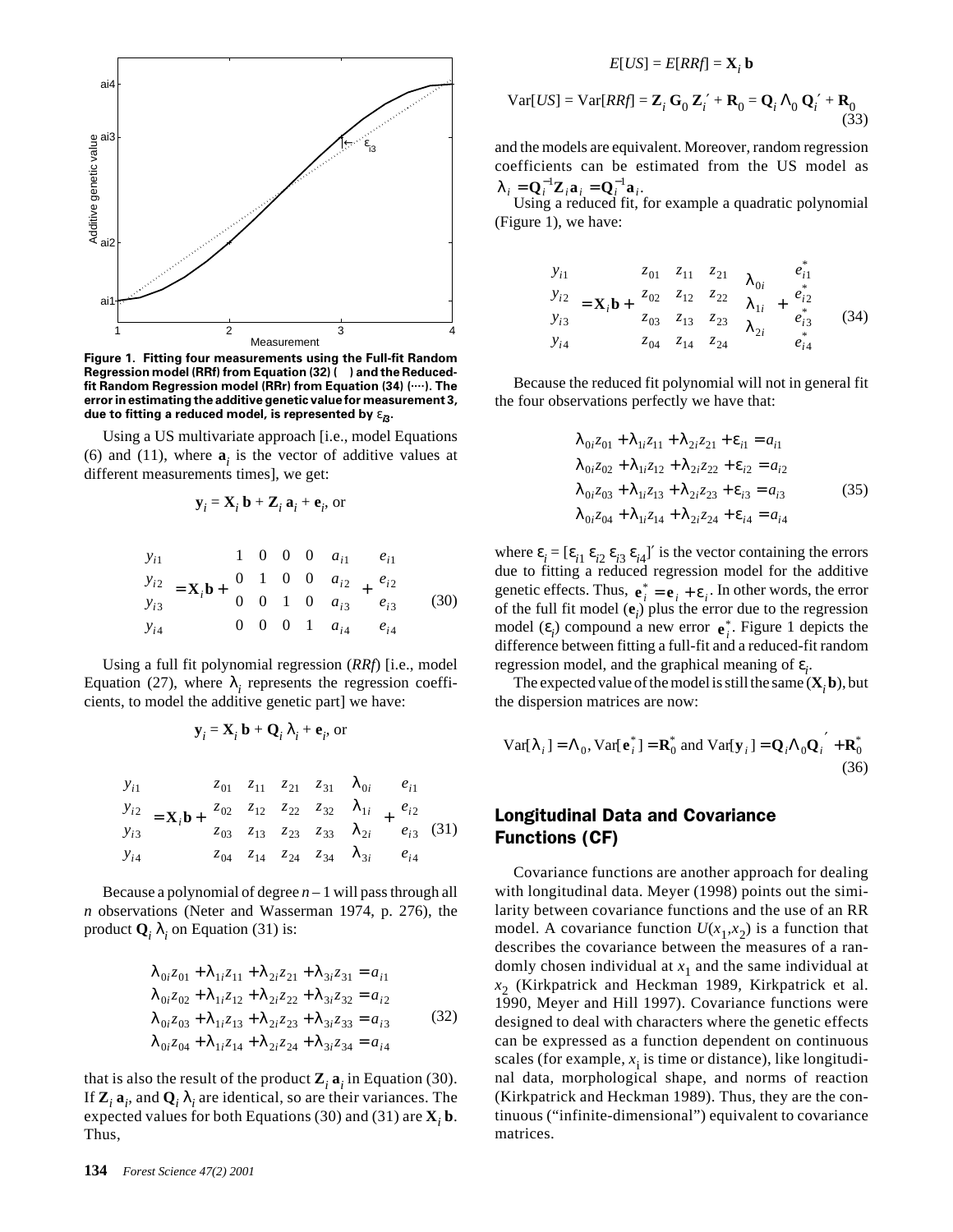Kirkpatrick et al. (1990) presented a methodology using orthogonal polynomials to estimate covariance functions from a covariance matrix, later extended by Kirkpatrick et al. (1994). Essentially, the method has two steps. In the first step, a US model is used to estimate a covariance matrix. In the second step, the covariance function is truncated to the number of dimensions (or a reduced order) represented in the covariance matrix used to fit the function. If Φ is a matrix of orthogonal polynomials (Legendre polynomials in Kirkpatrick's work) with columns  $\phi$ ,  $G_0$  is a covariance matrix (e.g., additive genetic), and  $U_0$  is the covariance matrix of the polynomial coefficients then:

$$
\Phi_i = \begin{bmatrix}\n\phi_{01} & \phi_{11} & \cdots & \phi_{n1} \\
\phi_{02} & \phi_{12} & \cdots & \phi_{n2} \\
\vdots & \vdots & \ddots & \vdots \\
\phi_{0m} & \phi_{1m} & \cdots & \phi_{nm}\n\end{bmatrix}
$$
\n(37)

$$
\hat{U}(x_1, x_2) = \Sigma_i \Sigma_j \hat{\mathbf{U}}_{0ij} \phi_i(x_1) \phi_j(x_2)
$$
 (38)

where  $\hat{\mathbf{U}}_0 = \Phi^{-1} \mathbf{G}_0 \Phi'^{-1}$  for full fit, and it is estimated using generalized least squares when using reduced fit (see Kirkpatrick et al. 1990 for details). Full fit and reduced fit have the same meaning as in random regressions. Note that  $\mathbf{Q}_i$  [Equation (26)] and  $\Phi$  [Equation (37)] are equivalent if the same function is used to model the change of breeding values with time.

The estimation of covariance functions using Kirkpatrick's method relies on a previously estimated covariance matrix. Therefore it requires all individuals measured on a limited number of fixed ages, while a general specification of RR [as in Equation (23)] allows data spread over the trajectory without assumptions or restrictions for ages (van der Werf and Schaeffer 1997). Covariance functions permit interpolation and extrapolation of covariances in the same way as the RR model.

Considering the definition of covariance function [Equation (38) using  $\hat{\mathbf{U}}_0 = \Phi^{-1} \mathbf{G}_0 \Phi'^{-1}$ , the RR model generates one of form  $\mathbf{Q}_i \Lambda_0 \mathbf{Q}_i'$ . Nevertheless, the procedures are not identical. Although in RR fitting of a random effect depends on the fit of the other random effects [Equation (5) is solved for all variance components simultaneously], Kirkpatrick's method does not take into account other random effects (it considers only  $G_0$  and residuals are not "moved" into  $\mathbf{R}_0$  to form  $\mathbf{R}_0^*$ ). Other models partially provide the functionality of a covariance function. For example, the AR model (especially using a power formulation) can be used to span a correlation structure at any combination of times, but not to estimate the variances at each age, having then a more limited application.

## Model Selection

A common approach to model selection is based on the likelihood ratio test (LRT), which asymptotically (i.e., with an "unspecified suitably large" number of observations), follows a chi-square distribution (Jones 1993). Two nested

models (one model is a reduced version of the other), one with *p* independently adjusted parameters  $[rank(X) + number of$ covariance components] with  $\log$ -likelihood  $\log L_p$  and the other with  $p + q$  parameters with log-likelihood  $Log L_{p+q}$ , are compared using:

$$
LRT = 2(Log L_{p+q} - Log L_p) \sim \chi_q^2 \qquad (39)
$$

The null hypothesis is that both models are the same (extra parameters do not improve the fit). Including more parameters in the model always increases or at least keeps the likelihood value; thus this test does not favor parsimonious models. There are several tests that take into account the number of parameters included in the model (see Jones 1993 for examples). One such test is Akaike's Information Criterion (AIC, Akaike 1974, Wada and Kashiwagi 1990), which is:

$$
AIC = -2 Log L + 2p \tag{40}
$$

where *LogL* is the log-likelihood and *p* the number of independently fitted parameters included in the model. The best model has the lowest value of AIC. If all models under comparison include the same fixed effects there is no need to consider rank  $(X)$  in  $p$ , because it will not affect the differences on AIC.

Often the log-likelihood reported by statistical packages does not include the constant term [*con* in Equation (5)] because  $LogL \propto LogL$  without *con*. Nevertheless, when comparing nonnested models (models with different distributional assumptions) the log-likelihood must use the complete density function, including all constants not involving the covariance parameters (Lindsey and Jones 1998).

#### Numerical Example

The use of different models is illustrated with basic wood density data (in  $\text{kg/m}^3$ ) from breast-height increment cores of radiata pine (*Pinus radiata* D. Don) sampled from 28-yr-old open-pollinated families of the "268" series growing in Kaingaroa Forest, New Zealand (Shelbourne and Low 1980). The data set consists of 50 open-pollinated families with 5 blocks and 1 or 2 samples per block, i.e., families with 9 or 10 individuals totaling 424 trees. Each core contains between 20 and 28 measures of diameter at successive rings from the pith. Weighted basic density at age *j* (*wbd*<sub>*j*</sub>) is calculated as:

$$
wbd_j = \frac{\sum_{i=1}^j bd_i\Delta_i}{\sum_{i=1}^j \Delta_i}
$$
 (41)

where  $bd_i$  is the average basic density of ring *i*, and  $\Delta_i$  is the area of ring *i*. Only weighted basic densities at ages 5, 10, 15, and 20 are considered in this example.

The general model utilized in the analyses is from Equations (6) to (8), where means per age are the only fixed effects. While some of the structures might not be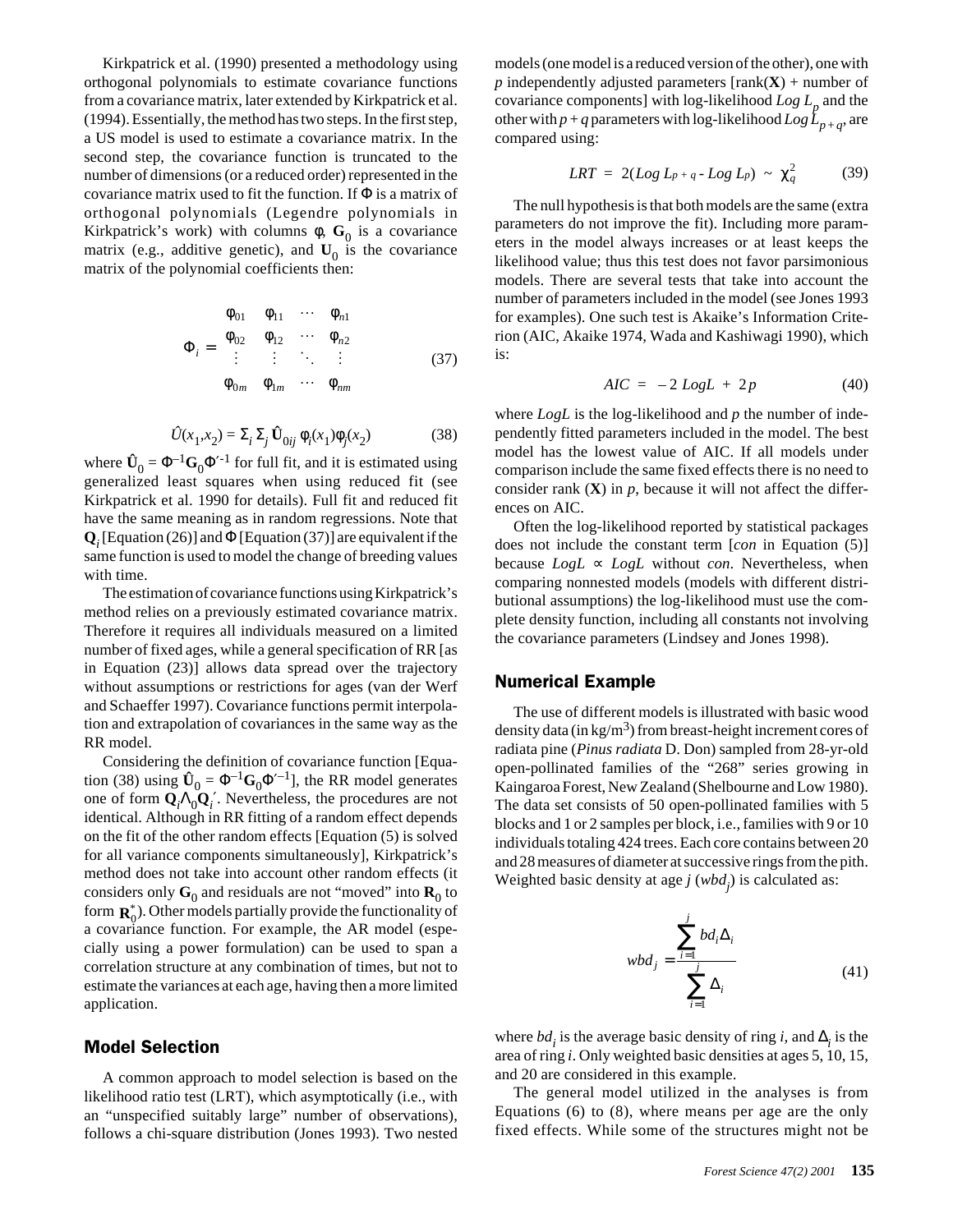**Table 1. Log-likelihood (LogL) and Akaike's information criterion (AIC) for the Unstructured (US), Full-fit Random Regressions (RRf), Banded Correlations (BC), Autoregressive (AR), Repeatability (RE), Uncorrelated (UC), and Reduced-fit Random Regressions (RRr) models.**

|            | Parameters                          | Log-likelihood | AIC                |
|------------|-------------------------------------|----------------|--------------------|
| Model      | $(\mathbf{G}_0 + \mathbf{R}_0 = p)$ | (LogL)         | $(-2 Log L + 2 p)$ |
| US and RRf | $10 + 10$                           | $-4,886.90$    | 9,813.80           |
| ВC         | $7 + 10$                            | $-4,891.03$    | 9,816.06           |
| AR         | $5 + 10$                            | $-4,892.71$    | 9,815.42           |
| <b>RE</b>  | $1 + 2$                             | $-6,327.04$    | 12,660.08          |
| UC         | $4 + 4$                             | $-6,715.32$    | 13,446.64          |
| <b>RRr</b> | $6 + 10$                            | $-4,888.27$    | 9,808.54           |

biologically plausible for a weighted density dataset (e.g., RE over a large number of years), we consider it appropriate to illustrate the effects of such models on the estimation of genetic parameters, and we include them in the analyses. All models are fitted using ASReml (Gilmour et al. 1998). Preliminary analyses considered blocks as random effects, but these were not significant and therefore excluded from subsequent models.

The log-likelihood ranged from –6715.02 for the UC model to –4886.90 for the US model, while AIC ranged from 9808.54 for the RR model to 13446.64 for the UC model (see Table 1). The AR and BC models have almost identical fitting but, considering AIC, the use of less parameters than in the US model reduced log-likelihood (Table 1). The RRr model was considered the most appropriate since it gave both the lowest AIC and estimates of genetic parameters closer to those of the US model (Table 2, Figure 2).

The scale effect is small, with phenotypic standard deviation ranging between 26.9 kg/m<sup>3</sup> (age 10) to 29.1 kg/m<sup>3</sup> (age 20). The data did not require transformation, as most models (except for RE) directly account for any heterogeneity of variances.

Heritabilities for age  $j(h_j^2)$  and genetic correlations between ages *j* and *k*  $(r_{ik})$  were estimated with the following formulas, using corresponding elements from  $\hat{\mathbf{G}}_0$  and  $\hat{\mathbf{R}}_0$ :

$$
\hat{h}_j^2 = \frac{\hat{\sigma}_{a_j}^2}{\hat{\sigma}_{a_j}^2 + \hat{\sigma}_{e_j}^2}
$$

$$
\hat{r}_{jk} = \frac{\hat{\sigma}_{a_{jk}}}{\hat{\sigma}_{a_j}\hat{\sigma}_{a_k}}
$$

Table 2 presents genetic parameters estimates from the different models. As expected, the US and RRf (fitting a third-order orthogonal polynomial for each tree) models produce identical estimates of genetic parameters. The RRr model, which fits a second-order orthogonal polynomial for each tree, has a very similar fit with only six parameters in the  $\mathbf{G}_0$  matrix.

In general, heritability estimates do not differ substantially among the models; however, the estimates for ages 5 and 20 are depressed in the AR and BC models, respectively (Table 2). This seems to be caused by the large reduction of the number of correlations estimated (especially with the AR model).

**Table 2. Genetic parameters estimated from Unstructured (US), Full-fit Random Regressions (RRf), Banded Correlations (BC), Autoregressive (AR), Repeatability (RE), Uncorrelated (UC), and Reduced-fit Random Regressions (RRr) models. Heritability (h2) and phenotypic variance (** $\sigma_p^2$ ) and residual correlations ( $\mathbf{r}_{e}$ , **below diagonal).**

|            |                |              | Age $(yr)$   |                  |                |
|------------|----------------|--------------|--------------|------------------|----------------|
| Age $(yr)$ | h <sup>2</sup> | $\sigma_p^2$ | 5            | 10               | 15             |
| US and RRf |                |              |              |                  |                |
| 5          | 0.731          | 792.411      |              |                  |                |
| 10         | 0.818          | 724.238      | 0.764        |                  |                |
| 15         | 0.805          | 782.797      | 0.537        | 0.837            |                |
| 20         | 0.840          | 847.901      | 0.278        | 0.578            | 0.879          |
| ВC         |                |              |              |                  |                |
| 5          | 0.747          | 799.150      |              |                  |                |
| 10         | 0.823          | 725.560      | 0.595        |                  |                |
| 15         | 0.759          | 776.628      | 0.337        | 0.860            |                |
| 20         | 0.771          | 837.059      | 0.118        | 0.677            | 0.918          |
| AR         |                |              |              |                  |                |
| 5          | 0.678          | 792.432      |              |                  |                |
| 10         | 0.815          | 723.823      | 0.673        |                  |                |
| 15         | 0.786          | 780.333      | 0.330        | 0.821            |                |
| 20         | 0.800          | 843.707      | 0.026        | 0.539            | 0.884          |
| $RE^a$     |                |              |              |                  |                |
| 5          | 0.567          | 1,052.468    |              |                  |                |
| 10         | 0.567          | 1,052.468    | 0.180        |                  |                |
| 15         | 0.567          | 1,052.468    | 0.180        | 0.180            |                |
| 20         | 0.567          | 1,052.468    | 0.180        | 0.180            | 0.180          |
| <b>UC</b>  |                |              |              |                  |                |
| 5          | 0.730          | 799.873      |              |                  |                |
| 10         | 0.818          | 726.869      | $\theta$     |                  |                |
| 15         | 0.802          | 783.924      | $\mathbf{0}$ | $\boldsymbol{0}$ |                |
| 20         | 0.815          | 847.186      | $\theta$     | $\mathbf{0}$     | $\overline{0}$ |
| <b>RRr</b> |                |              |              |                  |                |
| 5          | 0.743          | 795.181      |              |                  |                |
| 10         | 0.802          | 721.986      | 0.713        |                  |                |
| 15         | 0.818          | 784.827      | 0.492        | 0.848            |                |
| 20         | 0.842          | 848.130      | 0.210        | 0.607            | 0.869          |

<sup>a</sup> Heritability and phenotypic variance values apply across ages.

The results for the US and RRf additive genetic correlation structures are identical (Figure 2). The correlations between density at age 5 and later measurements are smaller than the correlations between successive measurements.

$$
\mathbf{C}_{US} = \mathbf{C}_{RRf} = \begin{bmatrix} 1 & 0.941 & 0.881 & 0.846 \\ 0.941 & 1 & 0.987 & 0.968 \\ 0.881 & 0.987 & 1 & 0.993 \\ 0.846 & 0.968 & 0.993 & 1 \end{bmatrix}
$$

The BC model constrains correlations with the same lag to be identical, estimating three correlations instead of six. Thence {0.941, 0.987, 0.993}→0.988, {0.881, 0.968}→0.958 and {0.846}→0.917 from the **C***US* (Figure 2). The banded BC model was not well suited to represent the correlations of age 5 with later measurements, overestimating the first column by values ranging from 0.047 to 0.077.

$$
\mathbf{C}_{BC} = \begin{bmatrix} 1 & 0.988 & 0.958 & 0.917 \\ 0.988 & 1 & 0.988 & 0.958 \\ 0.958 & 0.988 & 1 & 0.988 \\ 0.917 & 0.958 & 0.988 & 1 \end{bmatrix}
$$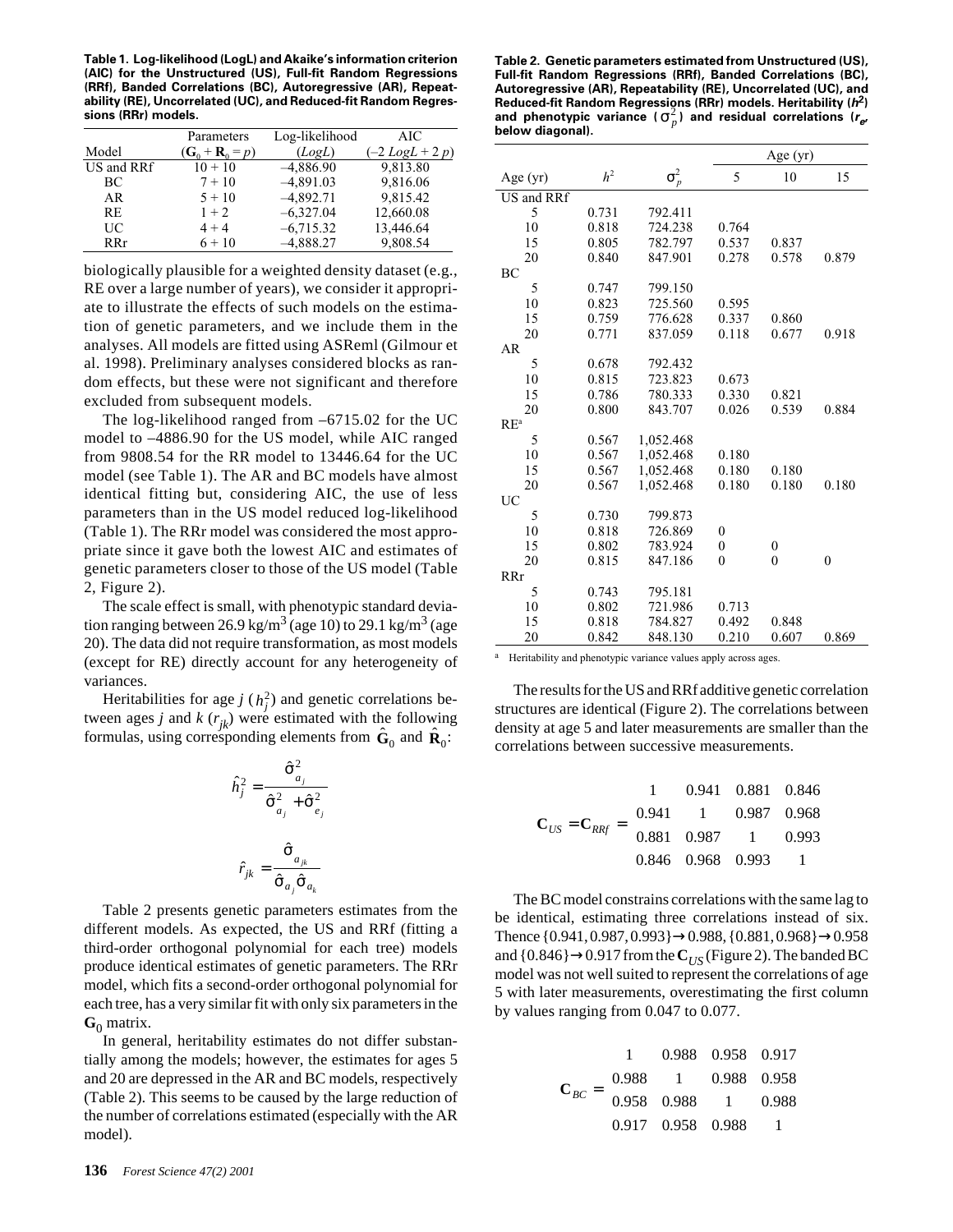

**Figure 2. Contour plots of the correlation structures from the numerical example: US: unstructured, RRf: random regressions full fit (third degree polynomial), BC: banded correlations, AR: autoregressive, RRr: random regressions reduced fit (second degree polynomial), and CF: covariance function (second degree polynomial). Contour lines are labeled every 0.02 for all models except for the AR model, which is labeled every 0.005.**

The AR model further reduces the number of parameters to be estimated. To achieve convergence it was necessary to use time in a natural logarithm scale, to accommodate ontogenetic effects. Thus the autocorrelation coefficient is expressed as  $0.988^{\log \frac{(age_k) - \log \left(\frac{age_j}{\right)}\right)}$ . Again the assumptions of the model are too restrictive, because a unique autoregression coefficient can not represent the lower correlation of the first measure with later ones. As a result all correlations are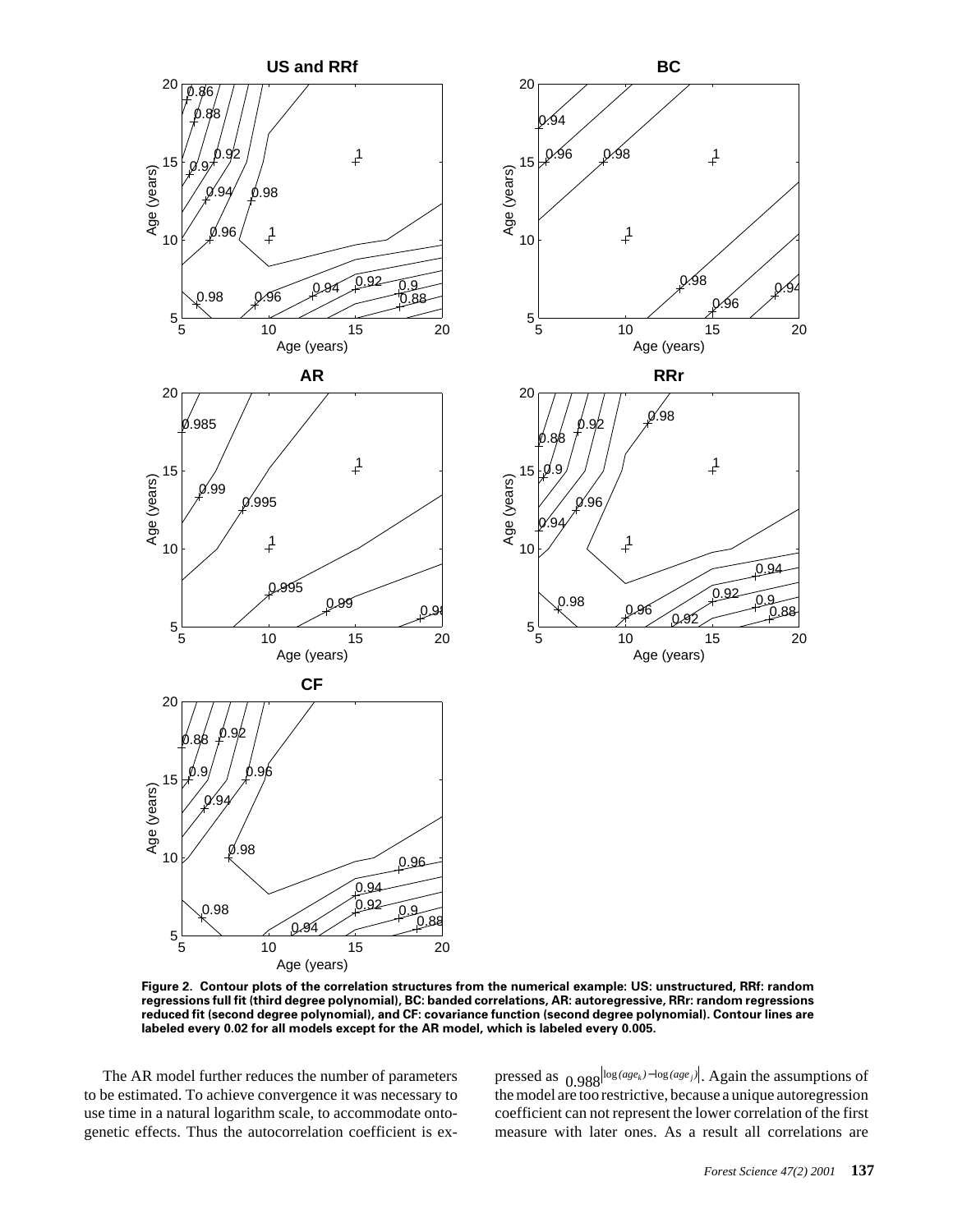overestimated. The spacing of the contour lines in Figure 2 was accordingly decreased from 0.020 to 0.005 for this model to improve presentation of results. The poor performance of the AR correlation matrix contrast with the results for tree height (m) obtained by Apiolaza et al. (2000) where it was selected as the best model.

| $\mathbf{C}_{AR}$ : |       |                                                         | 0.992 0.987 0.983 |               |  |
|---------------------|-------|---------------------------------------------------------|-------------------|---------------|--|
|                     | 0.992 |                                                         |                   | $0.995$ 0.992 |  |
|                     | 0.987 | 0.995                                                   |                   | 0.997         |  |
|                     |       | $\begin{array}{ ccc} 0.983 & 0.992 & 0.997 \end{array}$ |                   |               |  |

By definition the additive correlations are restricted to  $C_{RE} = J$  [Equation (17)] and  $C_{UC} = I$  [Equation (17)] for the RE and UC models, respectively. The RRr model (reduction from full-fit order 3 to order 2) appears to be less restrictive than the BC, AR, RE, and UC models and closely follows the results from the US model (Figure 2). This result also departs from the poor representation of genetic parameters for tree height reported by Apiolaza et al. (2000) for RRr models.

| $C_{RRr} = \begin{bmatrix} 0.955 & 1 & 0.984 & 0.965 \\ 0.890 & 0.984 & 1 & 0.994 \\ 0.859 & 0.965 & 0.994 & 1 \end{bmatrix}$ |  | $1$ 0.955 0.890 0.859 |
|-------------------------------------------------------------------------------------------------------------------------------|--|-----------------------|
|                                                                                                                               |  |                       |
|                                                                                                                               |  |                       |
|                                                                                                                               |  |                       |

Residual correlation matrices of the US and RRr models were similar, as were the residual matrices of BC and AR (Table 2). Constraints in the UC and RE models rendered their residual correlation matrices distinct.

Results from covariance structures and covariance functions are not directly comparable, and we only present the additive genetic correlation matrix from the former approach. A covariance function, based on Legendre polynomials, is fitted to the  $G_0$  matrix from the US structure using a Mathematica notebook (Kirkpatrick et al. 1990).

| $C_{CF} = \begin{vmatrix} 0.893 & 0.984 \end{vmatrix}$ |       |                                                       | $0.957$ 0.893 0.862                  |             |
|--------------------------------------------------------|-------|-------------------------------------------------------|--------------------------------------|-------------|
|                                                        | 0.957 | $\overline{1}$                                        |                                      | 0.984 0.965 |
|                                                        |       |                                                       | $\begin{array}{ccc} & 1 \end{array}$ | 0.994       |
|                                                        |       | $\begin{array}{ l} 0.862 & 0.965 & 0.994 \end{array}$ |                                      |             |

The results from the CF model are very similar to those from the US and RRf models, but require an estimate of the US structure as starting values. Again, fitting a second degree polynomial (i.e., six parameters for  $G_0$ ) appears to be an appropriate approximation to the results from the US model.

## Final Remarks

The UC model has been applied in forestry, albeit implicitly, for studying changes of heritability with time. Covariances have typically been estimated by univariate analysis of the sums of pairs of measures, using the result  $Cov(x, y) =$  $[Cov(x + y) - Var(x) - Var(y)]/2$ , but this does not allow

unbiased use of data with missing observations such as occur from thinnings or mortality. The use of full multivariate evaluation takes into account the existence of selection or patterns of missing information; thus it provides unbiased minimum variance estimates of breeding values.

Breeders must be aware of large differences in the degree of parsimony, i.e., economy on the number of parameters to be estimated, and number and type of assumptions, involved in the different models presented. Hence, model selection should also consider biological plausibility of these assumptions. When there are only a few measurements, the US model (with no restricting assumption about the biological model) provides a good fit, but when increasing the number of measurements the probability of obtaining non-positive definite results increases. Using bending to obtain a positive definite matrix from the US model decreases the log-likelihood value, which may be lower than the ones coming from structured models (e.g., Apiolaza et al. 2000). The numerical example illustrates that it is necessary to find a compromise where the gains of using structures outweigh any bias due to model dependency. For example, the AR structure model involves the estimation of five parameters less than the US model, and reduces log-likelihood by only 5.8 units (for an AIC difference of 1.6) while providing a poor fit. On the other hand, the RR model requires four parameters less than the US model, reduces log-likelihood 1.4 units (with an AIC smaller by 5.3 units), and provides an almost perfect fit.

Different covariance structures have been compared in sheep breeding (Coelli et al. 1998 using US, BC, AR, and RE for fleece weight and fiber diameter) and tree breeding (Apiolaza et al. 2000 using US, BC, AR, RR, and UC for total height). These papers show that different traits need different models. Applications of RR are now popular in animal breeding, either using orthogonal polynomials (Meyer 1998, van der Werf et al. 1998), growth models (Jamrozik et al. 1997) or cubic splines (White et al. 1999). As pointed out by van der Werf et al. (1998), random regressions are an appealing approach, but in practice, covariance matrices estimated using the method can deviate significantly from those estimated using univariate or bivariate analyses. This behavior seems associated with strong reductions on the number of components (i.e., order of the polynomial compared to number of measures).

The fact that two models have similar AIC does not mean that their covariance matrices have similar "shape" (see Figure 2 and Apiolaza et al. 2000, as examples). Thus, while the objective is to reduce the number of parameters to be estimated, simultaneously the shape of the covariance matrices must be kept. Shaw (1991) suggests using maximum likelihood approach for the comparison of genetic covariance matrices, while Goodnight and Schwartz (1997) propose a bootstrap method.

Fitting multivariate models is certainly more complex and computationally demanding than using either a univariate approach (UC) or a series of bivariate analyses. On the other hand, it provides a description of the changes of genetic parameters with time. This article and Apiolaza et al. (2000) present both theory and examples for further optimization of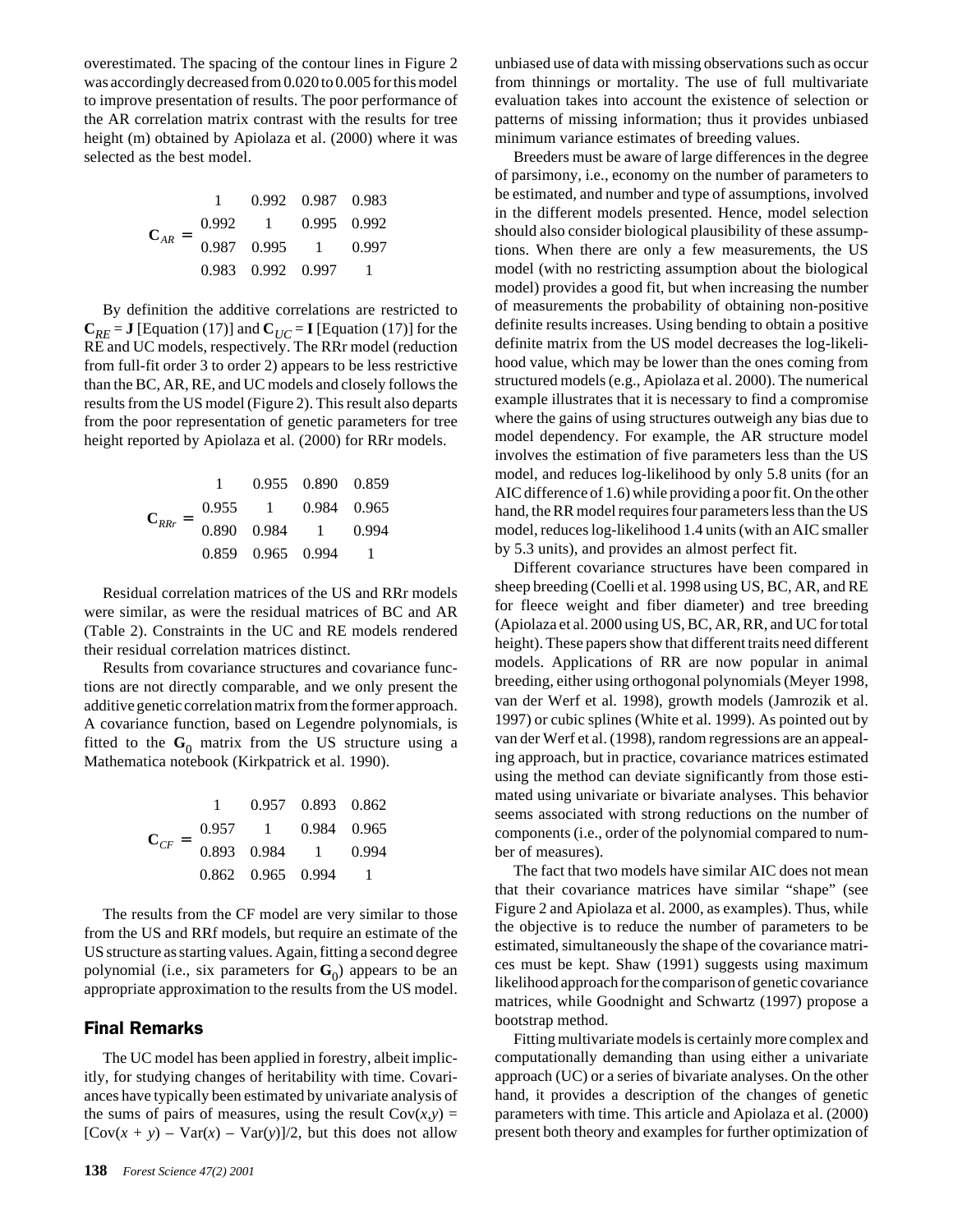the breeding programs, considering number and timing of measurements of progeny tests, early selection, and an overall better understanding of the genetic control of traits subject to selection. Finally, it is necessary to point out that models of longitudinal data should consider any other effects present in the experiment (e.g., block, plots, etc.) in case they are relevant to the estimation of covariance components.

## Literature Cited

- AKAIKE, H. 1974. A new look at the statistical model identification. IEEE Trans. Automat. Contr. 19:716–723.
- APIOLAZA, L.A., A.R. GILMOUR, AND D.J. GARRICK. 2000. Variance modelling of longitudinal height data from a *Pinus radiata* progeny test. Can. J. For. Res. 30:645–654.
- BORRALHO, N.M.G. 1995. The impact of individual tree mixed models (BLUP) in tree breeding strategies. P. 141–145 *in* Proc. CRC-IUFRO conf. Eucalypts plantations: Improving fibre yield and quality, Potts, B.M., et al. (eds.). Hobart, Australia.
- BURDON, R.D. 1989. Early selection in tree breeding: Principles for applying index selection and inferring input parameters. Can. J. For. Res. 19: 499–504.
- CNAAN, A., N.M. LAIRD, AND P. SLASOR. 1997. Using the general linear mixed model to analyse unbalanced repeated measures and longitudinal data. Stat. Med. 16: 2349–2380.
- COELLI, K.A., A.R. GILMOUR, AND K.D. ATKINS. 1998. Comparison of genetic covariance models for annual measurements of fleece weight and fibre diameter. P. 31–34, Vol. 24 *in* Proc. 6th World Congress Genet. Appl. Livest. Prod. Armidale, Australia.
- DIETERS, M.J., T.L. WHITE, R.C. LITELL, AND G.R. HODGE. 1995. Application of approximate variances of variance components and their ratios in genetic tests. Theor. Appl. Genet. 91:15–24.
- DIGGLE, P.J. 1988. An approach to the analysis of repeated measurements. Biometrics 44: 959–971.
- DIGGLE, P.J., K.-Y. LIANG, AND S.L. ZEGER. 1994. Analysis of longitudinal data. Clarendon Press, Oxford, UK. 253 p.
- EVERITT, B.S. 1995. The analysis of repeated measures: a practical review with examples. Statistician 44:113–135.
- FALCONER, D.S. 1952. The problem of environment and selection. Am. Natur. 86:293–298.
- GABRIEL, K.R. 1962. Ante-dependence analysis of an ordered set of variables. Ann. Math. Stat. 33:201–212.
- GILMOUR, A.R., R. THOMPSON, AND B.R. CULLIS. 1998. ASReml user's manual. New South Wales Agriculture, Orange, Australia. 170 p.
- GOODNIGHT, J.H., AND J.M. SCHWARTZ. 1997. A bootstrap comparison of genetic covariance matrices. Biometrics 53:1026–1039.
- GREGOIRE, T.G., O. SCHABENBERGER, AND J.P. BARRET. 1995. Linear modelling of irregularly spaced, unbalanced, longitudinal data from permanent-plot measurements. Can. J. For. Res. 25:137–156.
- HAND, D., AND M. CROWDER. 1996. Practical longitudinal data analysis. Chapman and Hall, London, UK. 232 p.
- HENDERSON, C.R. 1984: Applications of linear models in animal breeding. University of Guelph Press, Guelph, Canada. 423 p.
- HUBER, D.A., T.L. WHITE, AND G.R. HODGE. 1994. Variance component estimation techniques compared for two mating designs with forest genetic architecture through computer simulation. Theor. Appl. Genet. 88:236–242.
- JAMROZIK, J., G.J. KISTEMAKER, J.C.M. DEKKERS, AND L.R. SCHAEFFER. 1997. Comparison of possible covariates for use in random regression model for analyses of test day yields. J. Dairy Sci. 80:2550–2556.
- JENNRICH, R.I., AND M.D. SCHLUCHTER. 1986. Unbalanced repeated-measures models with structured covariance matrices. Biometrics 42:802–820.
- JONES, R.H. 1993. Longitudinal data with serial correlation: a state-space approach. Chapman & Hall, London, United Kingdom. 225 p.
- KIRKPATRICK, M., AND N. HECKMAN. 1989. A quantitative genetic model for growth, shape, reaction norms, and other infinite-dimensional characters. J. Math. Biol. 27:429–450.
- KIRKPATRICK, M., D. LOFSVOLD, AND M. BULMER. 1990. Analysis of inheritance, selection and evolution of growth trajectories. Genet. 124:979–993.
- KIRKPATRICK, M., W.G HILL, AND R. THOMPSON. 1994. Estimating the covariance structures for traits during growth and ageing, illustrated with lactation in dairy cattle. Genet. Res. 64:59–67.
- LAIRD, N.M., AND J.H. WARE. 1982. Random-effects models for longitudinal data. Biometrics 38:963–974.
- LINDSEY, J.K., AND B. JONES. 1998. Choosing among generalized linear models applied to medical data. Stat. Med. 17:59–68.
- LOUIS, T.A. 1988. General methods for analysing repeated measures. Stat. Med. 7:29–45.
- MAGNUSSEN, S., AND A. KREMER. 1993. Selection for an optimum tree growth curve. Silvae Genet. 42:322–335.
- MEYER, K. 1998. Estimating covariance functions for longitudinal data using a random regression model. Genet. Sel. Evol. 30:221–240.
- MEYER, K., AND W.G. HILL. 1997. Estimation of genetic and phenotypic covariance functions for longitudinal or "repeated" records by restricted maximum likelihood. Livest. Prod. Sci. 47:185–200.
- MRODE, R.A. 1996. Linear models for the prediction of animal breeding values. CAB International, Wallingford, UK. 187 p.
- NETER, J., AND W. WASSERMAN. 1974. Applied linear statistical models. Richard D. Irwin, Homewood, IL. 842 p.
- PATTERSON, H.D., AND R. THOMPSON. 1971. Recovery of inter-block information when block sizes are unequal. Biometrika 58:545–554.
- QUAAS, R.L., R.D. ANDERSON, AND A.R. GILMOUR. 1984. BLUP school handbook. Animal Genetics and Breeding Unit, University of New England, Australia. 158 p.
- SEARLE, S.R. 1982. Matrix algebra useful for statistics. Wiley, New York. 438 p.
- SHAW, R.G. 1991. The comparison of quantitative genetic parameters between populations. Evol. 45:143–151.
- SHELBOURNE, C.J.A., AND C.B. LOW. 1980. Multi-trait index selection and associated genetic gains of *Pinus radiata* progenies at five sites. N. Z. J. For. Sci. 10:307–324.
- SORIA, F., F. BASURCO, G. TOVAL, L. SILIÓ, M.C. RODRIGUEZ, AND M.A. TORO. 1997. Bayesian estimation of genetic parameters and provenance effects for height and diameter of *Eucalyptus globulus* in Spain. P. 95–100, Vol. 1 *in* Proc. IUFRO conf. on Silviculture and Improvement of Eucalypts. Salvador, Brazil.
- VAN DER WERF, J.H.J., AND L. SCHAEFFER. 1997. Random regression in animal breeding. Course notes. CGIL, Guelph, Canada. 69 p.
- VAN DER WERF, J.H.J., M.E. GODDARD, AND K. MEYER. 1998. The use of covariance functions and random regressions for genetic evaluation of milk production based on test day records. J. Dairy Sci. 81:3300–3308.
- WADA, Y., AND N. KASHIWAGI. 1990. Selecting statistical models with information statistics. J. Dairy Sci. 73:3575–3582.
- WEI, X., AND N.M.G. BORRALHO. 1998. Use of individual tree mixed models to account for mortality and selective thinning when estimating base population genetic parameters. For. Sci. 44:246–253.
- WHITE, I.M.S., R. THOMPSON, AND S. BROTHERSTONE. 1999. Genetic and environmental smoothing of lactation curves with cubic splines. J. Dairy Sci. 88:632–638.